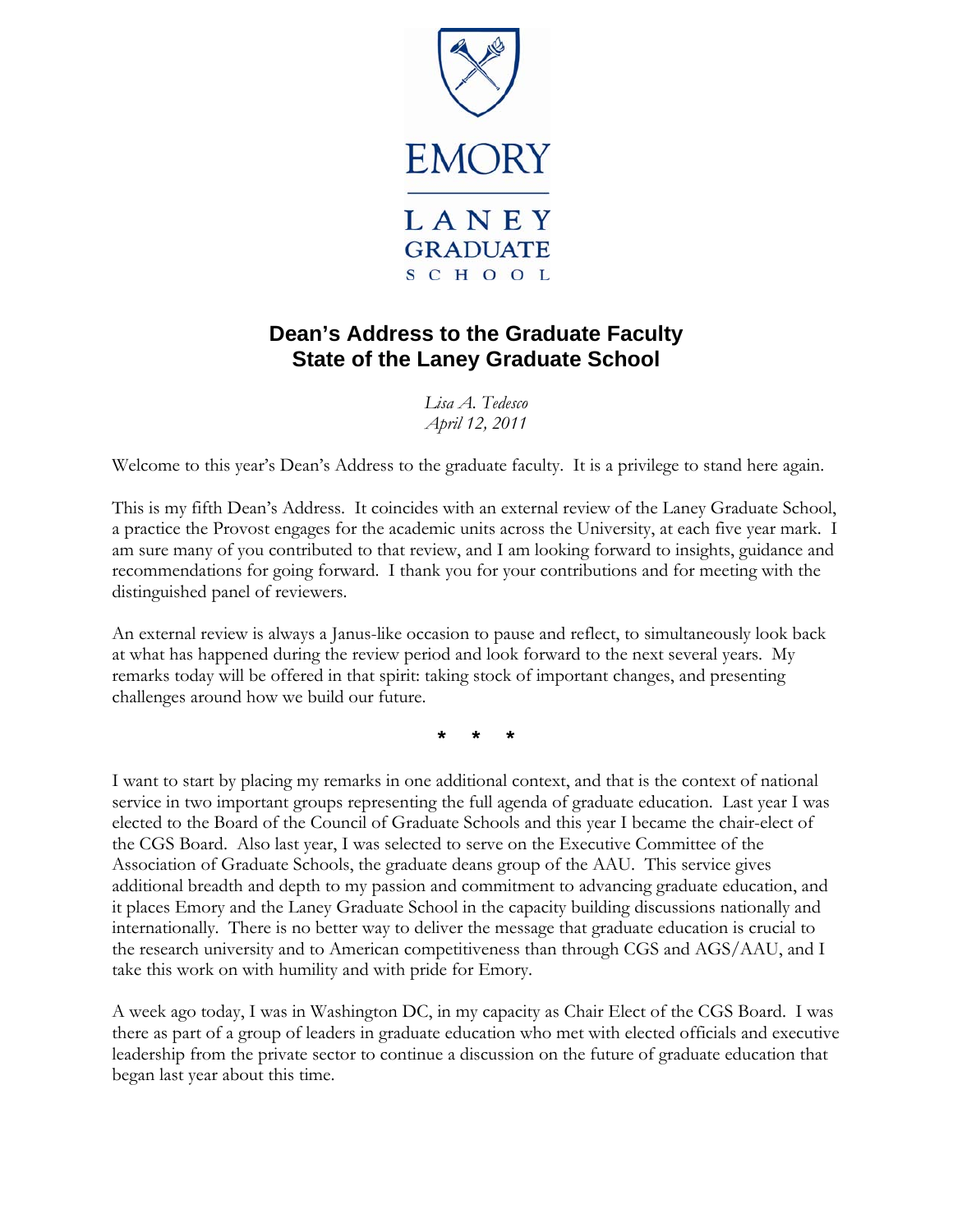The discussion followed up on a report issued by the Council of Graduate Schools entitled *The Path Forward: the Future of Graduate Education in the United States*. The report was produced by a blue-ribbon commission charged with examining the political, demographic, socioeconomic, educational, and financial trends driving participation in graduate education. Findings and recommendations were provided widely to universities, industry, and policymakers. The report created an ongoing and sustained national conversation on how important, how essential it is to increase graduate degree attainment by all segments of the country's population so that we can, as a nation remain competitive.

Last week, I was part of a panel that discussed the report's impact, and joined in meetings with Georgia's congressional delegation and other policymakers. It is one of the most important documents of its kind produced in the last decade or so, and well worth reading.

\* \* \*

The report, as well as this year's follow up event, looked at both opportunities and areas of vulnerability.

The most fundamental opportunity is the need for a highly educated workforce. The report found that in the United States, the number of jobs that require a graduate degree is estimated to grow by 2.5 million by 2018, including an expected 17 percent increase in those requiring a doctorate and 18 percent in those requiring a master's degree. Those significant numbers indicate that graduate education continues to fill vital needs for our culture, society and economy. In the big picture, graduate education is a vital public good.

The report discusses vulnerabilities affecting graduate education and recommends how three important spheres – universities, the private sector, and policymakers – can address them. Of course, funding is an important area of vulnerability, and recent developments make this area loom larger. Funding for many agencies that support research in a variety of areas is in danger of being cut, and a new proposal on the table might eliminate the in-school interest subsidy for graduate students on subsidized loans. That is, these loans would accrue interest while students are enrolled in their degree programs.

In the current political and economic circumstances, graduate education must compete with and in some cases against many other pressing public goods. Unfortunately, current proposals for spending reductions include projected support for research and graduate education that take us backward. It will take more than a decade to recover from the impact these reductions may have on the pipeline for students and for research funding. Preparation of students for doctoral level and master's study, and for study in the professions for that matter, is not something that can stop and start again overnight.

\* \* \*

The report and my recent meetings in Washington are not far removed from the day-to-day lives of graduate faculty and students. A number of our recent activities and initiatives are closely related to strategies recommended by the report and pursued by leaders in graduate education at many universities.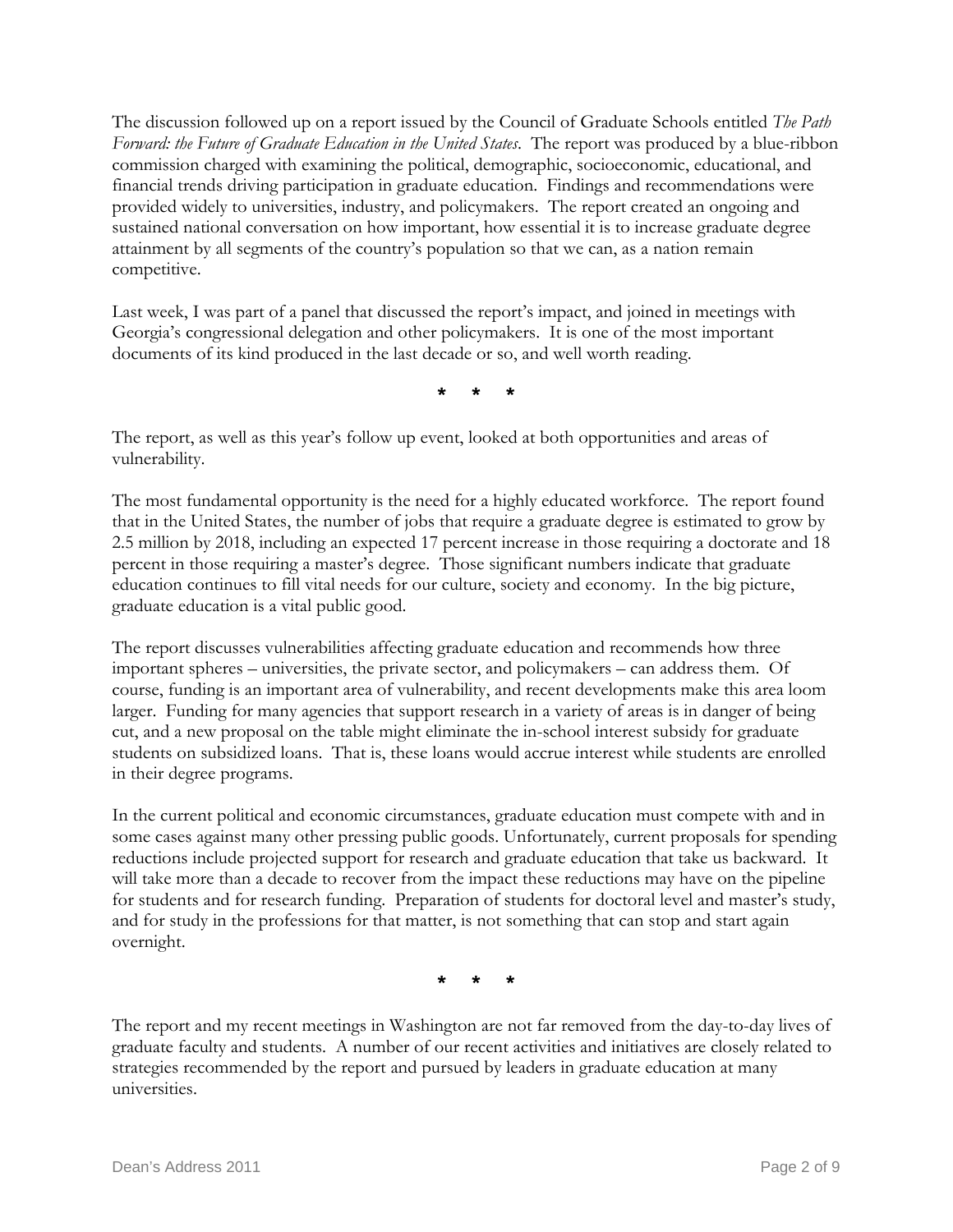- We are working hard to place graduate education at the center of Emory's institutional development and planning. One sign of our success is our new name. We are now working on development initiatives that build on this legacy by creating endowed fellowships and a Laney Symposium program. Katie Busch, our Senior Director of Development is an extraordinary partner in these activities. Because of her work, Development and Alumni Relations appointed a dedicated assistant to her for the Laney Graduate School, and in February, we welcomed Robin Harpak to our offices.
- We are working hard to show that we deliver what we promise. Completion rates, completion times, and placement are important, because when we seek broader support for graduate education we must be able to demonstrate that we are capable stewards of the resources we control. This is one reason we are striving to create more and better information about the progress of our students and the careers of our graduates after they get their degrees. Planning sessions with programs are more informed and grounded with information that can show how programs develop year to year. And with your help, we are starting to build records of how our students fare when they leave us.
- We are acting on a vision that sees graduate education as connected not just with universities and teaching, but as a vital source of highly educated professionals across higher education, government, non-profit institutions, and the private sector. We are supporting and introducing more programs to help our students build professional credentials and skills. These programs include our Professional Development Support funds, that move students towards a grant based environment; our Grant Writing Program, which is branching out to offer more sessions for students in the NSF and NIH funded areas; our Pathways Beyond the Professoriate series and Alumni Mentoring program, which connect our students with alumni who can offer insight and networking for career paths.

More broadly, the priorities that have helped us organize our work over the last several years are a good fit with the recommendations of The Path Forward.

- *We seek to grow with excellence*: to sustain and build on Emory's strengths and provide graduate education in areas where we can contribute in ways that add distinction and value.
- *We seek to develop funding*: to engage partners at Emory and beyond in collaborative efforts that are tied to the value and contributions of graduate students and graduate training.
- *We seek to encourage the study of complex problems*: to engage study that crosses disciplinary boundaries and has an impact not just on research and scholarship but on the public good.
- *We seek to support student professionalism*: to train intellectual leaders who can engage with a multitude of problems, collaborators and audiences.

\* \* \*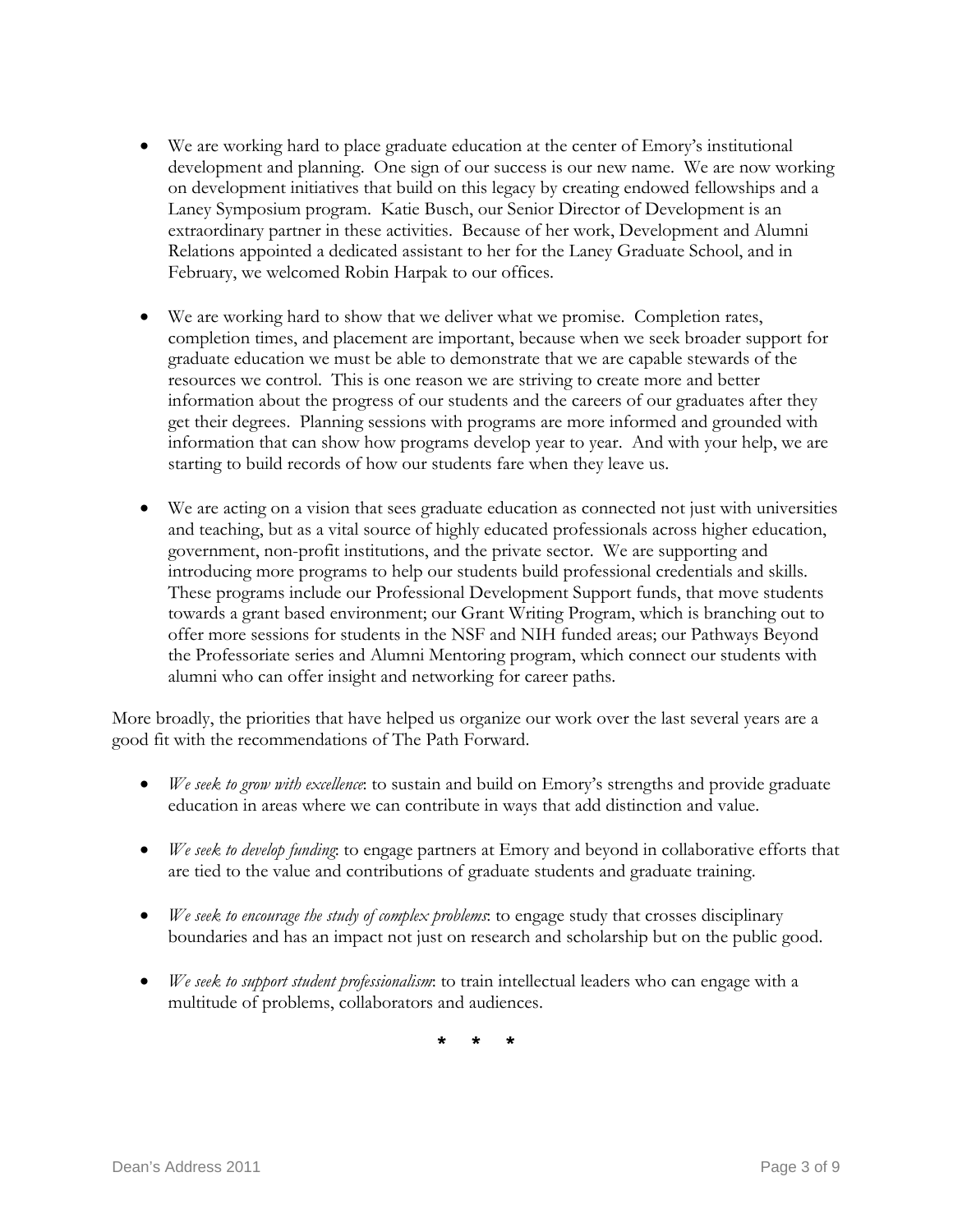We must be prepared to situate graduate education as something which is not only a matter of individual betterment or esoteric pursuits of knowledge, but also as a public, global good which needs to be nurtured and supported for the broad benefit of our culture and society.

In the next few days, I will be sending you by email a link to the *[Path Forward](http://www.fgereport.org/)* report, along with information about a [new initiative](http://www.aau.edu/research/societal_benefits.aspx?id=7304) started by AAU and the AGS deans, designed to highlight the ways in which research in the context of graduate education benefits society. It is a clever tabloid that makes the results of research extremely easy to understand in terms of importance, impact and usefulness. The public, policymakers, and politicians are the audiences. I will be asking you to help Emory contribute information to this important project and to one that is similarly emerging for the humanities.

\* \* \*

To build our future – to enable us to grow with excellence, to seize opportunities and guard against some of the challenges ahead – we in the Laney Graduate School have worked hard over the last year or so to reorient our organization and capacities, in particular around three areas: academic affairs and student programs, planning, and service.

I want to take a moment to tell you about some of those changes.

\* \* \*

In the area of academic affairs and student programs, we are reconfiguring one of our associate dean positions. Mark Risjord received a Fulbright and is leaving to spend next academic year at Karlov University in the Czech Republic. Mark has been tremendously important in the Laney Graduate School, serving ably in connection with many projects, and being a wise source of counsel to me and the graduate school staff. I hope you will join me in thanking Mark, and in congratulating him on his leave and his Fulbright fellowship. We look forward to reconnecting with Mark when he returns. We applaud you, Mark.

Our next associate dean will step into a realigned position, as a full-time Senior Associate Dean, who will assume Mark's responsibilities as well as some others. In due course, we will tell you more about how this change will connect your work with us and serve our work on your behalf.

I am very pleased to note that Carey Drews-Botsch will stay with us as Associate Dean, leading evaluation, institutional research and the analyses that shape our understanding of program quality and program needs.

 $\star$ 

Recognizing that thoughtful and sustained planning is essential, indeed crucial, to our programmatic health and competitive edge, I have asked Rosemary Hynes to step into a new role as Assistant Dean for Program Planning and Strategic Initiatives. In many ways, this is consistent with what Rosemary has done for a long time, contributing at the highest levels to what LGS does to ensure program strength and provide resources. Her role in this area has been juggled with many other duties and responsibilities. In our new organization, she will be less involved in operations and finance, and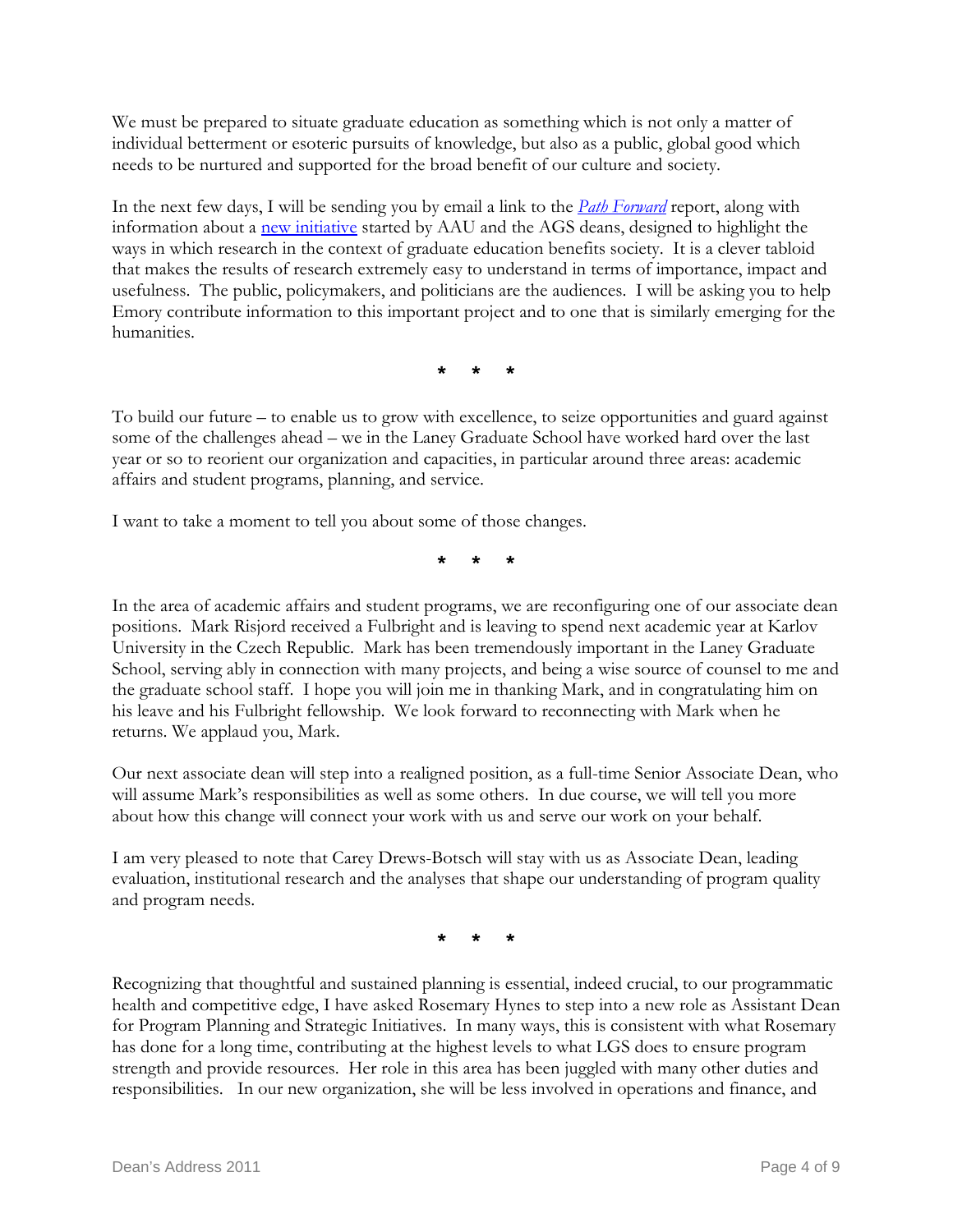will be able to devote the majority of her expertise and efforts to the crucial tasks of serving as the liaison to programs and in planning for the future.

Rosemary is and will be busy. Let me mention several planning projects that are already under way, or will be started soon.

Late last fall I received the report of a committee I appointed to advise on the **Growth and Sustainability of the Graduate Division of Biological and Biomedical Sciences**. As part of this year's budget cycle, I've been in conversation with Provost Lewis on the report's recommendations. The conversations with the Provost continue, and the need remains to identify funding to phase in student growth and to provide for a budget to sustain additional support for students. Over the next few weeks I am meeting with dean colleagues and will then share the report with GDBBS program leaders and with the relevant department chairs. Principles for growth and long-term commitments for funding will be shaped from additional discussions.

Our **Languages and Literatures Advisory Committee**, convened last year to consider how we sustain and advance the strengths we have in languages and literatures, will soon submit its report. We expect the committee to propose ideas on a variety of scales, and look forward to engaging with partners to examine their viability and how they might be implemented.

**Stipend Support Enhancement** is a need we knew we had before the current admission's cycle began. Comments from a number of program leaders involved in this year's recruitment and admission process have emphasized it. We are on the verge of falling behind in our basic terms of student support. To continue to compete for the best students – to be the first choice school – we must improve the support we offer. We must ensure that the health insurance subsidy will remain at 100%. We must move students on 9 months of support to 12 months. We must build budgets for stipend increases in the future.

We know that there is yet more to do. We continue to review a steady stream of proposals for new programs. We know from conversations with many of you that you nurture ideas and ambitions for new, interesting, and innovative programs and partnerships. We know that there are many more faculty who want to mentor and teach graduate students in a number of areas of the university. It is well time for us to figure out how to respond to the growing faculty capacity for graduate education, so that we can reach into the mature top of the AAU ranks as a research university. A large part of Rosemary's leadership will be dedicated to working with you to move from potentials and plans to priorities and sustainable, coordinated, and where possible, collaborative initiatives.

As a result of this change, José Rodriguez will become Director of Finance and Budgeting. He will shoulder Rosemary's tasks in the finance area and provide budgetary analyses crucial to our decisionmaking all along the way.

\* \* \*

In the third area of change, Ulf Nilsson will become Assistant Dean of Operations, providing oversight of the many services and operations our staff provides. The services and operations we provide are essential to your work, because when we perform with intelligence, efficiency, and dedication, we free you to do what you do best – build and sustain the vibrant intellectual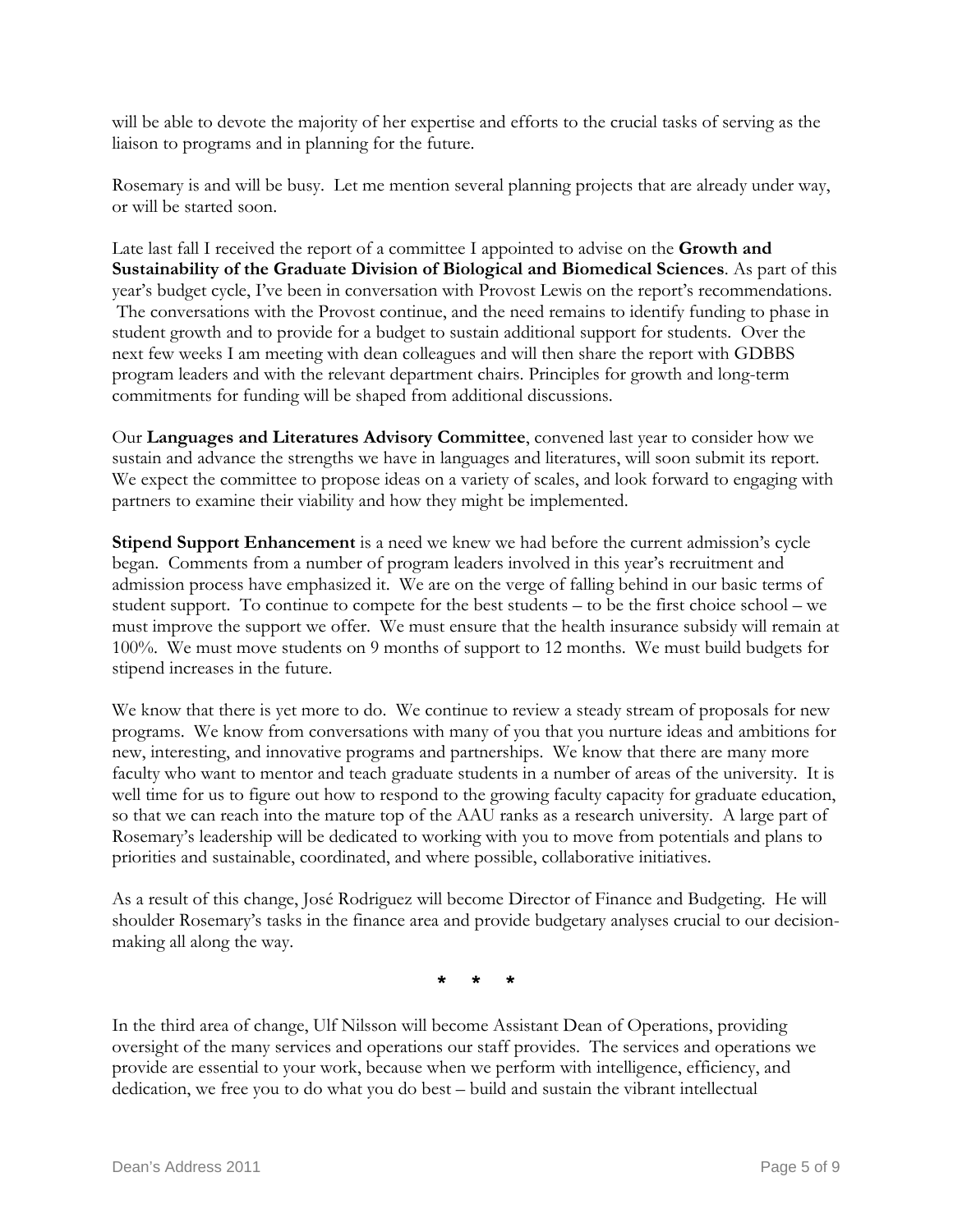community of the LGS, and train a new generation of scholars, researchers and intellectual leaders. The operations area will bring together and coordinate staff in communications, enrollment and records processes, and information systems.

These changes will enable one more change: Kharen Fulton will gradually move away from managing the processes of application and enrollment, and focus more on the recruitment of new students. As this realignment progresses, Kharen will increasingly work with you on innovative approaches for reaching out to potential applicants and on enhanced strategies to be the 'first choice' school for a wider range of programs. Kharen will be working to help us better reach prospective graduate student in minority and underrepresented groups, and she will help us pick up the pace for attracting the growing populations of Hispanic, Latina/o, and Chicana/o students in the southeast. Overall, we want to provide programs with support for active and proactive, rather than passive, recruitment strategies.

\* \* \*

Our goal with these changes is to turn the notion of 'service' into real, palpable capacity building. In fact, it is time for all of us to leave the flat notion of 'service' behind and see administrative work as disciplined decision-making and capacity building. We all want our graduates to be super competitors on the academic job market and the job markets beyond the academy. With this realignment we re-dedicate ourselves to the purpose and discipline of supporting your work and the LGS priorities for graduate education.

As with any realignment, there is a period of transition and uncertainty, as all of us grow into new roles and work to provide help and guidance to those who are stepping into new positions and responsibilities. We will keep you informed, and will trust your patience and good advice.

\* \* \*

One reason for these changes is our realization that the LGS is quickly becoming a more complex and very, very busy place. Looking back over the last five years, we have, among other things:

- developed metrics and systematic annual reviews for annual planning with programs to ensure excellence and sustainable cohort sizes;
- were named in honor of President James T. Laney, acknowledging both the historic and future importance and value of graduate education for our stature as a great research university;
- increased stipend support and achieved 100 percent healthcare coverage for all eligible graduate students;
- created an alumni, development and fundraising environment and established an infrastructure for philanthropy;
- created new opportunities for interdisciplinary scholarship through the New Thinkers New Leaders Fund;
- worked with faculty to design and implement new interdisciplinary programs at the doctoral, masters, and certificate levels (doctoral programs in Computer Science and Informatics, Cancer Biology, Environmental Health Sciences; masters programs in Computer Science, Development Practice, and Bioethics; certificate programs in Translational Research, Mind,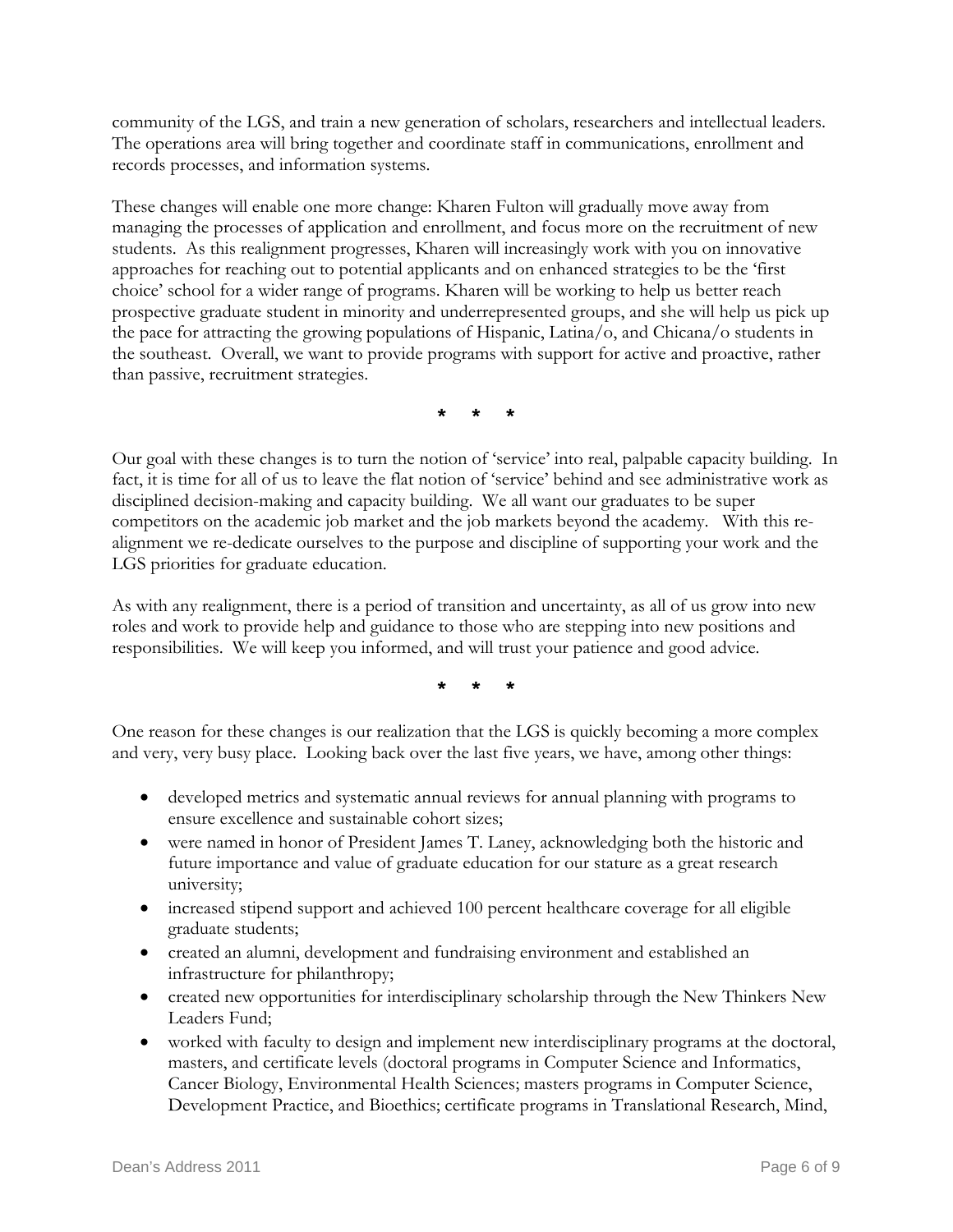- designed and implemented professional development support funds to provide resources for student travel to present their research, conduct research, or acquire additional skills for dissertation work:
- expanded the grant writing workshops and preparation workshops for competitive extramural awards and intramural sixth year fellowships; and
- launched the project on scholarly integrity and responsible conduct of research to enhance student training and comply with national regulations.

I would like to take a moment to acknowledge and pay tribute to the people who make this work possible. The staff of the Laney Graduate School has worked very hard over the last several years, and I wish to salute their perseverance, creativity, and drive in the face of a great deal of change – some of it, surely, is change that we initiated together and some of it is change that was brought upon us from presses beyond the Laney Graduate School.

This tribute also goes to many of you, treasured graduate faculty members, who have been involved as DGSs or in other capacities at the forefront of these initiatives and changes, and to the equally treasured graduate program administrators in your programs. I want to extend special thanks to three members of the Executive Council who reach the end of their terms this spring – Leslie Harris, Rebecca Stone, and Yoland Smith.

On behalf of the Laney Graduate School, I express our deepest appreciation to all of you, for everything you do to make graduate education at Emory the distinctive and extraordinary project that it is. You make Emory's star shine brighter through your research, scholarship, teaching and mentoring. Between and among the up and down and back and forth of all this work, it is my great passion and good fortune to work with you on accomplishing extraordinary things together.

\* \* \*

I'd like to end this year's address by taking a moment to focus on one of our key accomplishments, and then pose two questions.

I am sure you recall the changes to the structuring of the financial support for graduate education. Most of those measures were actually approved in 2003, but their implementation took shape during the 2007-08 academic year. These changes were a big, difficult, and absolutely essential step for the long term future of graduate education at Emory. As it turned out, they were also essential to the short term. Had they not been partially implemented before the economic downturn that happened in the fall of 2008, the consequences of that downturn would have been not just traumatic, but most probably devastating.

With these new funding structures in place, we are in a position where a "steady state" is sustainable into the indefinite future. That is a change. It is an achievement. As difficult and sometimes as unwelcome as it was, I am – we in the Laney Graduate School are – proud of it.

But a steady state is not where we want to be. To stand still is to fall behind, and you and we have ambitions to grow and develop. This development and change will require strategic choices that are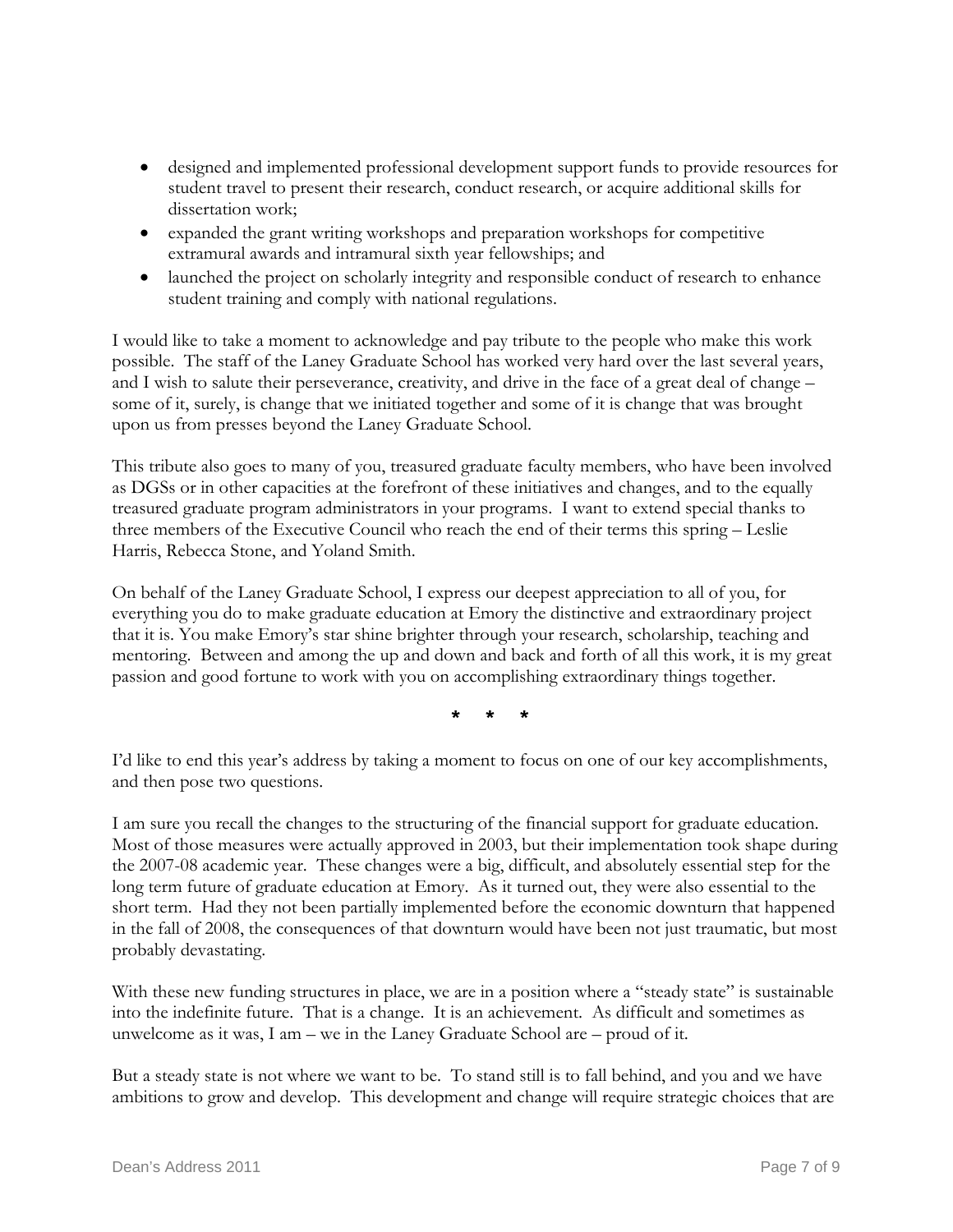difficult to make. We cannot expect to continue doing all that we are doing, AND add more. We must be prepared to look with clear eyes at what we are doing and decide to leave some things behind in order to chart new paths.

In that vein, I raise two questions. The first one is:

## **What will we not do?**

I mean that question in two senses. First, what kinds of changes are off the table? Recall our response to 2008. We decided that we would not change the level of student support we offer, and we decided that we would not make reductions in an "across the board" way. Taking some things off the table forced us to focus on the options that remained. We need to think the same way about our future. What kinds of changes will we NOT consider making? What possible changes are then left on the table?

The second sense is this. Out of all the things we do now, which ones should we disengage from? We do seek to grow with excellence; we do seek to capitalize on capacities, ambitions, ideas, plans, opportunities and more. But we cannot only add to what we already do, and we cannot restrict strategic and clear-eyed assessments to new programs and ventures. We have to ask ourselves: what are we now doing that we should disengage from?

This is a very tough question, perhaps especially for faculty. Let me tell you a brief story about that. You may recall the advisory committee that worked with us for a little over a year to help us with program planning processes. We are very grateful for their work, and benefited a great deal from their engagement.

As a collective experiment, we gave them the program planning data we had at the time, and asked them to apportion stipend lines, anonymously, in ways they believed reflected excellence and good planning for the future. This was a hypothetical exercise, designed to help us create a provocative and frank exchange from which we could all learn.

One result surprised us. **No one proposed reductions in any program**. Even under the cloak of anonymity and in the context of a hypothetical exercise, no proposals took significant steps to disengage from some programs that did not look good in the data in order to build programs that did look good. We did still have an excellent discussion that uncovered multiple ways the data could be interpreted and contextualized, and heightened our appreciation for the varied implications of our planning discussions and decisions.

I tell the story to raise my second question:

## **How will you help us decide where and how to disengage?**

If we are to grow and develop, we must make complex and difficult choices. We must and will look to you, the graduate faculty, for help in making those decisions. We do not wish to make them in a vacuum, and it does not mean help by saying "yay" and "nay" to this or that. Above all we need help with reimagining and reinventing the way you and we spend the considerable efforts we devote to graduate education.